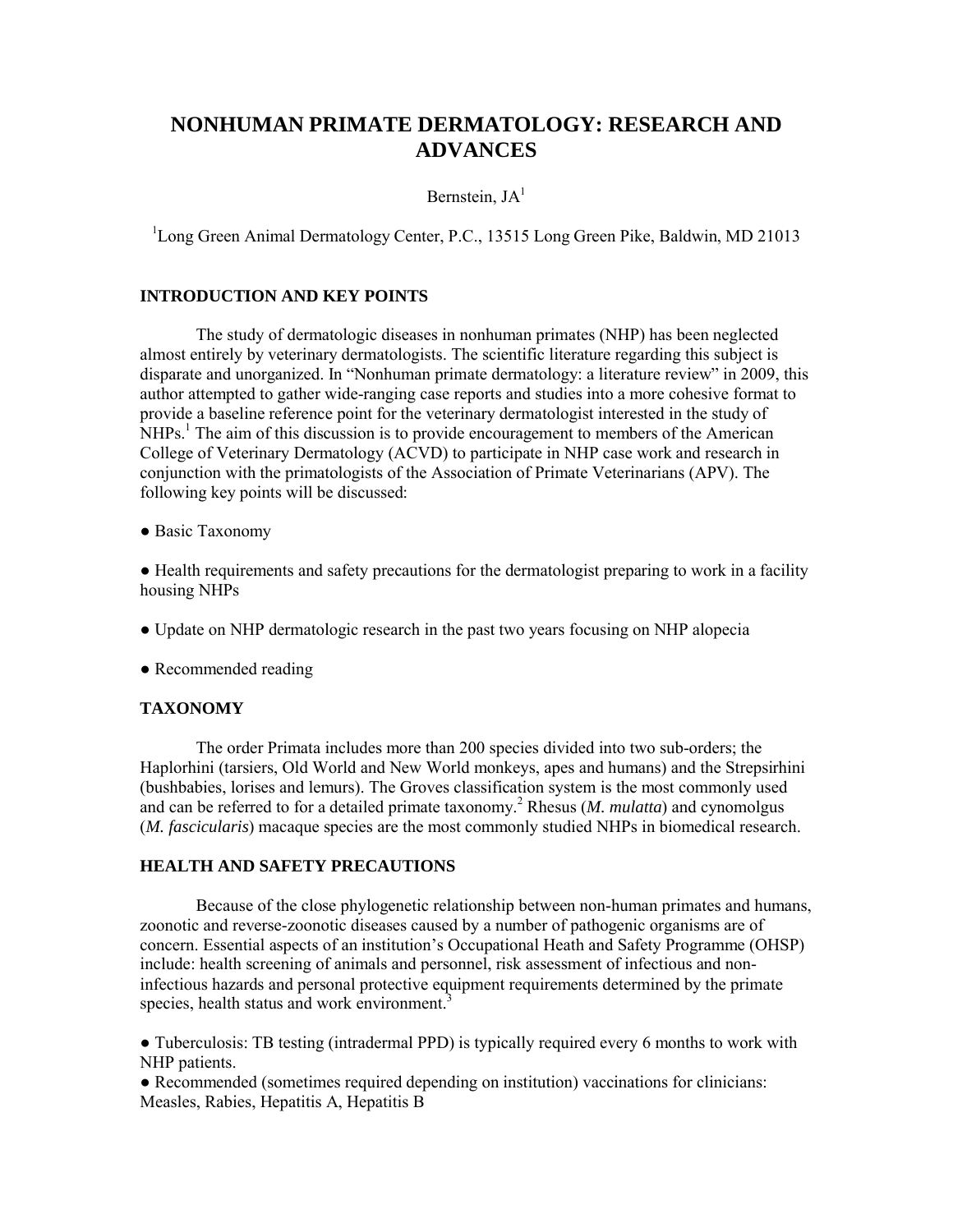● Personal protective equipment can range from dedicated clothing, footwear and gloves to a more typically encountered higher level of barrier protection including mask, hat, goggles and/or face visor. This can make dermatologic examination uncomfortable and sometimes difficult. ● Engineering controls (crush backs and tunnel catching systems), as well as chemical controls (sedation typically with ketamine 10-15 mg/kg IM) are used to prevent bites and scratches, as well as exposure to bodily fluids.

The most significant zoonotic concern for clinicians and keepers is "Herpes B Virus (BV)". Formerly named *Cercopithecine herpesvirus* 1, it has recently been renamed by the International Committee on Taxonomy of Viruses in the 2008 overhaul of the classification system as *Macacine herpesvirus* 1 (McHV-1).<sup>4</sup> In its reservoir hosts (*Macaca* genus), this organism produces a mild clinical infection similar to HSV in humans followed by latency in sensory nerve ganglia. Typical clinical signs are erythema and vesicles on mucocutaneous junctions. Transmission to its non-natural hosts (humans, African monkeys and New World monkeys) usually results in a fatal encephalitis. Despite the development of specific pathogenfree (SPF) macaque colonies, due to issues with reliability of assessment of viral status by antibody assay, all macaques should be considered potentially infected.

#### **UPDATE ON NHP DERMATOLOGIC RESEARCH**- **FOCUS ON ALOPECIA**

The majority of efforts in recent dermatologic investigations in captive NHP species have focused on the causes of alopecia. The disproportionate amount of research energy being devoted has been spurred by regulations promoting the psychological well-being of captive NHPs and a recent focus by USDA regulators on alopecia. A default diagnosis of psychogenic alopecia (trichotillomania) is often presumed on inspections of facilities without an evidence-based diagnostic approach. As in companion animal patients, alopecia can be either a primary or secondary lesion; and numerous factors and causes have been reported in the NHP.<sup>5-12</sup> An excellent comprehensive review article published in 2009 (Novak MA and Meyer JS) summarized causes of alopecia including: seasonal variation, aging, nutritional and hormonal imbalances, immunologic and genetic factors, bacterial, parasitic, fungal, allergic and psychologic factors.<sup>13</sup> Recommendations for an organized diagnostic assessment of cases were made as well as management strategies.

The researchers of the New England Primate Research Center (NEPRC), Harvard Medical School worked in 2010 on clinical and dermatopathologic evaluation of different presentations of alopecia in a large colony of Indian-origin rhesus macaques. In the first of the two alopecia studies undertaken by the NEPRC group, a group of rhesus macques with varying degrees of alopecia were biopsied to assess underlying pathology. Twentyfive affected individuals were sampled along with 11 control animals chosen for normal hair coats. Twenty-four of the affected animals had clinical dermatitis associated with the alopecia. Alopecia was associated with perivascular mononuclear cell infiltrate, acanthosis, hyperkeratosis, and edema. Immunohistochemical and metachromatic stains revealed increased numbers of mast cells, CD3+ lymphocytes, CD 163+ histiocytes and dendritic cells. The immunophenotypic analysis showed a statistically significant difference between the affected and control patients. Complete blood count, chemistry panels, cortisol levels and thyroid function tests showed no significant differences between affected and unaffected animals. Pathologic findings in this study led to the conclusion that the affected patients likely had a chronic hypersensitivity reaction or atopic dermatitis-like disease.<sup>14</sup>

The follow-up study focused on a subset of alopecic rhesus macaques with low grade alopecia localized to the forearms or lower legs. This clinical subset (n=17) had no evidence of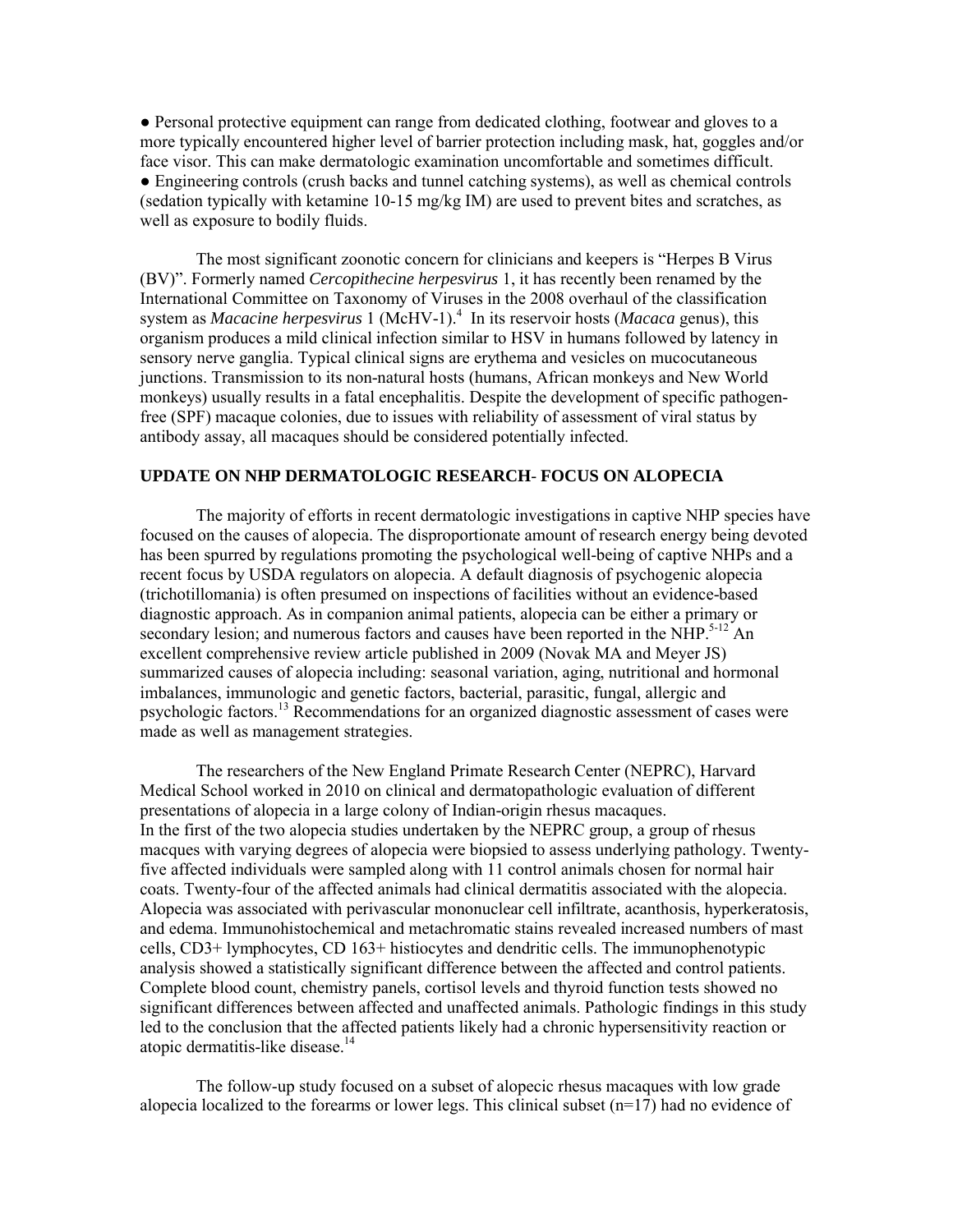excoriation or dermatitis but anecdotally caretakers had reported hair picking and pulling behaviors in the affected anatomic areas. Skin scrapes, surface cytologies, and bacterial and fungal cultures revealed no evidence of parasitism, bacterial or fungal infection. Biopsies were taken from affected and unaffected areas on the same limb. Skin biopsies demonstrated little difference between alopecic and non-alopecic areas. Features of trichotillomania in humans<sup>15</sup> were rarely noted: increased catagen follicles  $(n=2)$ , reduced numbers of hair follicles  $(n=1)$ , trichomalacia (n=3), and intrafollicular hemorrhage (n=2). No bulbar inflammation or folliculitis was noted and no perivascular inflammation, acanthosis or dermal edema were noted as compared with the patients in the previous study. Mast cell and CD3+ lymphocyte counts were the same in affected and unaffected skin samples. The authors proposed that this focal presentation of self-inflicted limb alopecia, unlike the presentations in the prior study, was most consistent with a psychogenic self-inflicted alopecia (accepted for publication January 2011, Kramer, J, Mansfield, KG, Simmon, J, Bernstein, JA. Psychogenic alopecia in rhesus macaques presenting as focally extensive distal limb alopecia. Comparative Medicine.)

## **RECOMMENDED READING**

Wolfe-Coote, S, The Laboratory Primate. Elsevier, 2005

Voevodin, AF, Marx, PA. Simian Virology, 1<sup>st</sup> Edition. Wiley Blackwell, 2009.

Wolfensohn, S, Honess, P. Handbook of Primate Husbandry and Welfare, Blackwell Publishing, 2005.

Nonhuman Primate Drug formulary on APV website- www.primatevets.org

## **REFERENCES**

- 1. Bernstein, JA, Didier PJ. Nonhuman primate dermatology: a literature review. Veterinary Dermatology. 2009: 20: 145-156.
- 2. Groves, CP. Order Primates. IN: Wilson, DE and Reeder DM (eds), Mammal Species of the World: A Taxonomic and Geographic Reference. 3<sup>rd</sup> Edition. Baltimore, Johns Hopkins University Press, 2005, pp 111-184.
- 3. Wolfensohn, S, Honess, P. Handbook of Primate Husbandry and Welfare, Blackwell Publishing, 2005, pp. 33-42.
- 4. Voevodin, AF, Marx, PA. Simian Virology, 1<sup>st</sup> Edition, Wiley Blackwell, 2009, p 267.
- 5. Beisner, BA Isbell LA. Factors influencing hair loss among female captive rhesus macaques (*Macaca mulatta*). Applied Animal Behavior Science. 2009: 119: 91-100.
- 6. Beisner, BA, Isbell LA. Ground substrate affects activity budgets and hair loss in outdoor captive groups of rhesus macaques (*Macaca mulatta*). American Journal of Primatology. 2008: 70: 1160-1168.
- 7. Ahmad, W, Ratterree, MS, Panteleyev, AA, Aita, VM, Sundberg, JP, Christiano, AM. Atrichia with papular lesions resulting from mutations in the rhesus macaque (*Macaca mulatta*) hairless gene. Laboratory Animal. 2002: 36: 61-67.
- 8. Beardi, B, Wanert, F, Zoller, M, Freyshmidt-Paul, P, Bodemer, W, Kaup, FJ. Alopecia areata in a rhesus monkey (*Macaca mulatta*). Journal of Medical Primatology. 2007: 36: 124-130.
- 9. Honess, P, Gimpel, J, Wolfensohn, S, Mason, G. Alopecia scoring: the quantitative assessment of hair loss in captive macaques. Alternatives to Lab Animals. 2005: 33: 193-206.
- 10. Horenstein, VD, Williams LE, Brady AR, Abee, CR, Horenstein, MG. Age-related diffuse chronic telogen effluvium-type alopecia in female squirrel monkeys (*Samiri boliviensis boliviensis*). Comparative Medicine. 2005: 55: 169-174.